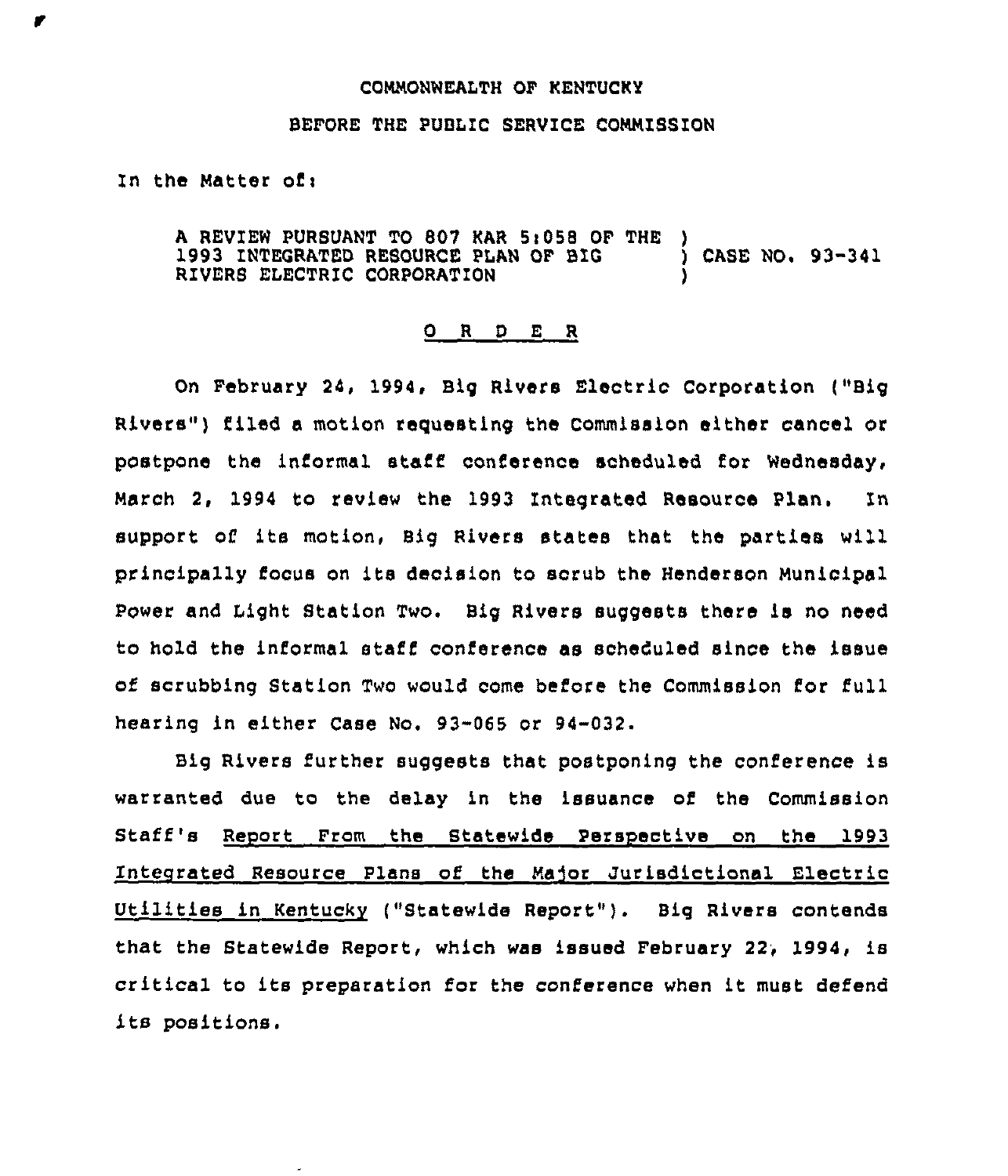Kentucky Industrial Utility Customers ("KZUC") filed an answer in opposition to Big Rivers' motion alleging inconvenience aince company personnel and expert consultants have made travel plans to attend the conference. Changing the conference at this late date would result in unreasonable cost and undue inconvenience to KIUC. KIUC contends that the conference will focus on Big Resource Plan, not the plans of the other utilitie which are covered in the Statewide Report; therefore, the delay in the issuance of the Statewide Report should not hinder Big preparation for the conference. KIUC further contends that the Henderson scrubber project is exactly the type of issue that should be discussed in an Integrated Resource Plan proceeding and that this review should not be further delayed.

After consideration of the foregoing, the record in this proceeding, and being otherwise sufficiently advised, the Commission finds that good cause does not exist to grant Big Rivers' motion. The informal staff conference is for the purpose of examining and formulating opinions and recommendations relating to Big Rivers' 1993 Integrated Resource Plan. It is not a proceeding before the Commission and the plans of other electric utilities as summarized in the Statewide Report are not the primary focus of the conference.

IT IS THEREFORE ORDERED that Big Rivers' motion be and it hereby is denied.

 $-2-$